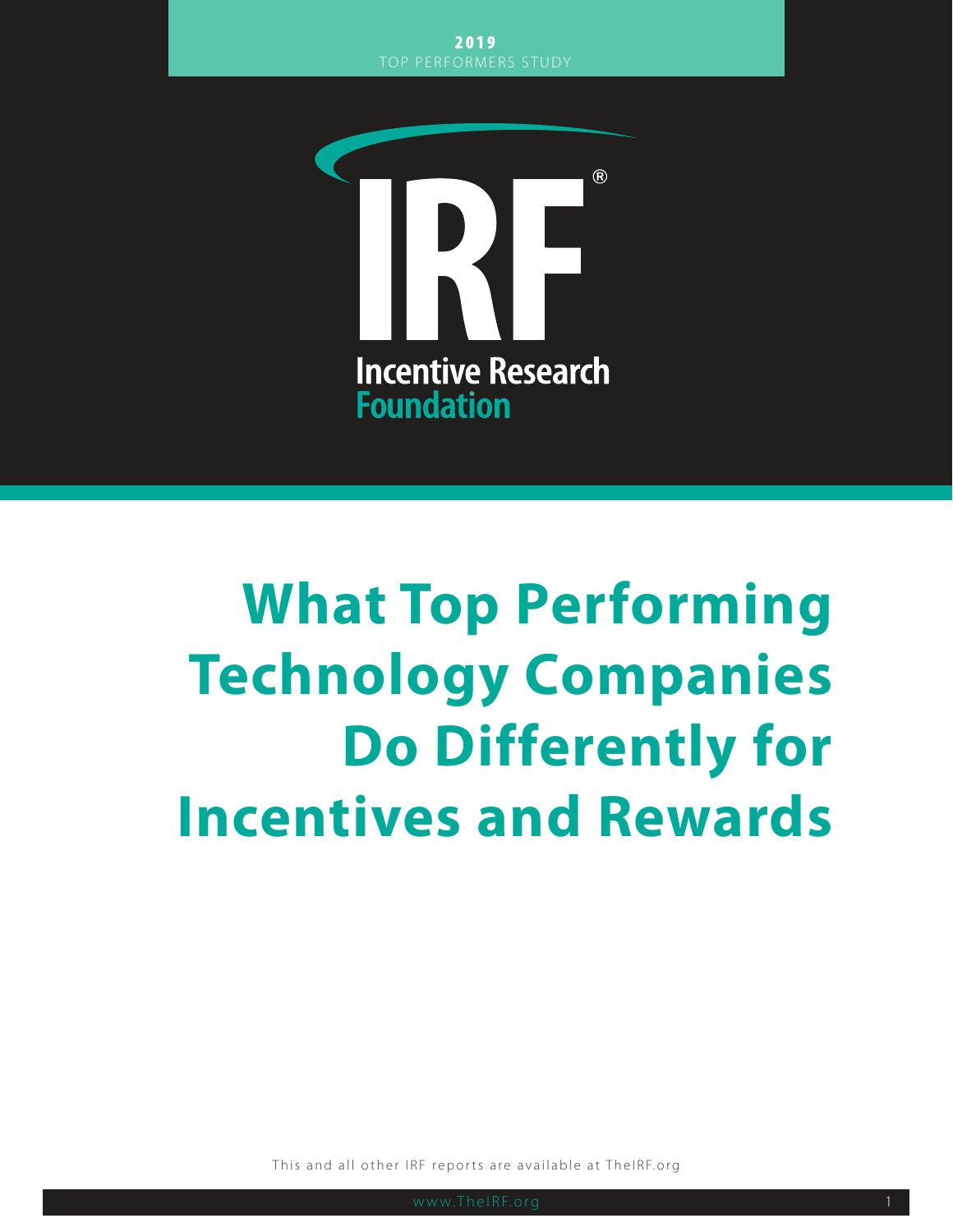

# **What Top Performing Technology Companies Do Differently for Incentives and Rewards**

As of 2016, 84% of U.S. businesses utilize non-cash incentives and rewards as a method of retaining and engaging their employees, salespeople, channel/dealer partners, and clients. As the body of evidence supporting best practices and optimal program design continues to grow, businesses are increasingly looking to outside partners for expertise on how to most effectively structure their reward and recognition initiatives. This research presented in *The IRF Top Performers Study*  series was designed to fill a gap by objectively identifying the non-cash rewards strategies and tactics used by top performing companies, providing benchmarks and best practices for organizations.

Most of today's research benchmarking "top performing companies" leverages pre-existing lists – for example the Fortune 500 or Best Places to Work. The research collected for *The IRF Top Performers Study* series was designed to use a national cross-section of firms with at least \$100 million in revenue, collecting data to objectively classify each firm as "top performing" or "average."

To qualify as "top performing," a firm had to demonstrate strong performance in 2018. The most important requirement for classification as a top performer is financial growth: **more than 5% growth in revenue or stock price**.

Top performers also were required to demonstrate *both* of the following:

Strong performance with customers

- 90% or higher in customer satisfaction or loyalty, or
- Customer acquisition rates higher than 5%

Strong performance with employees

- 90% or higher in employee satisfaction or
- Loss rate of less than 5% per year among high-performing employees and
- Reputation as a highly-desirable place to work a place where high-performing candidates compete to work

The purpose of these survey questions and the ultimate classification as "top performer" or "average" was 100% opaque to respondents – they did not know they were assigned to a performance group.

This report summarizes findings from data collected across multiple technology firms. Of the 118 respondents, 69 were classified as average performing firms and 49 were classified as top performing firms. The report first presents key overall findings, then drills down to results for sales reward programs, channel partner reward programs, and employee reward programs at technology firms.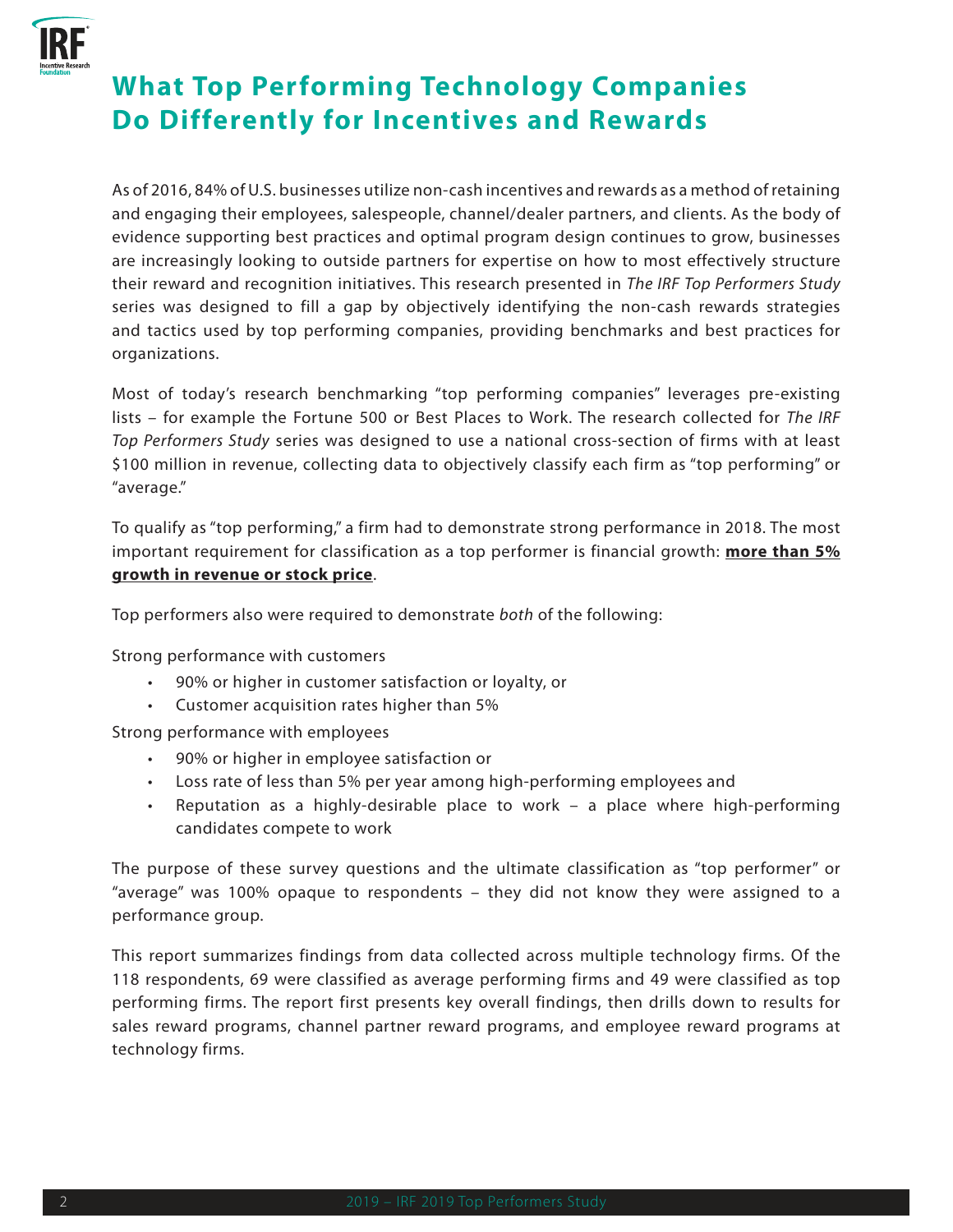

# **Overall Findings for Top Performing Technology Firms**

Executives at top performing technology firms are significantly more likely than those at average performing firms to:

- Regard their reward and recognition programs as a competitive advantage (twice as likely - 86% vs 44%)
- Believe that rewards and recognition are a critical tool in managing the performance of the company (15% more likely)
- Strongly agree that their reward and recognition programs are effective recruitment tools (33% more likely)

Top performing technology firms were also more likely than average performing firms to:

- **• Consolidate:** Top performers are more likely to have a single program across the company (10% more likely), but most top performing firms (53%) had multiple programs designed under a common theme
- **• Collaborate:** Top performers are more likely to design and manage programs with strong collaboration among multiple departments (27% more likely)
- **• Reach:** Top performers are more likely to structure their programs with the goal of reaching each participant versus only recognizing the top performers (22% more likely)
- **• Reward:** Top performers are more likely to use both reward points (25% more likely) and to use a group incentive trip (twice as likely)
- **• Support:** Top performers are more likely to evaluate their programs as having excellent executive support, excellent alignment to corporate goals, and excellent budget
- **• Partner:** Top performers are more likely to look to outside partners for expertise on the best ways to recognize and incent their program participants (25% more likely)



## *Executive Sponsorship*

Average Performers Top Performers

Our executives are not involved in the reward and

Which of the below best describes the executive sponsorship of reward and recognition programs in your company?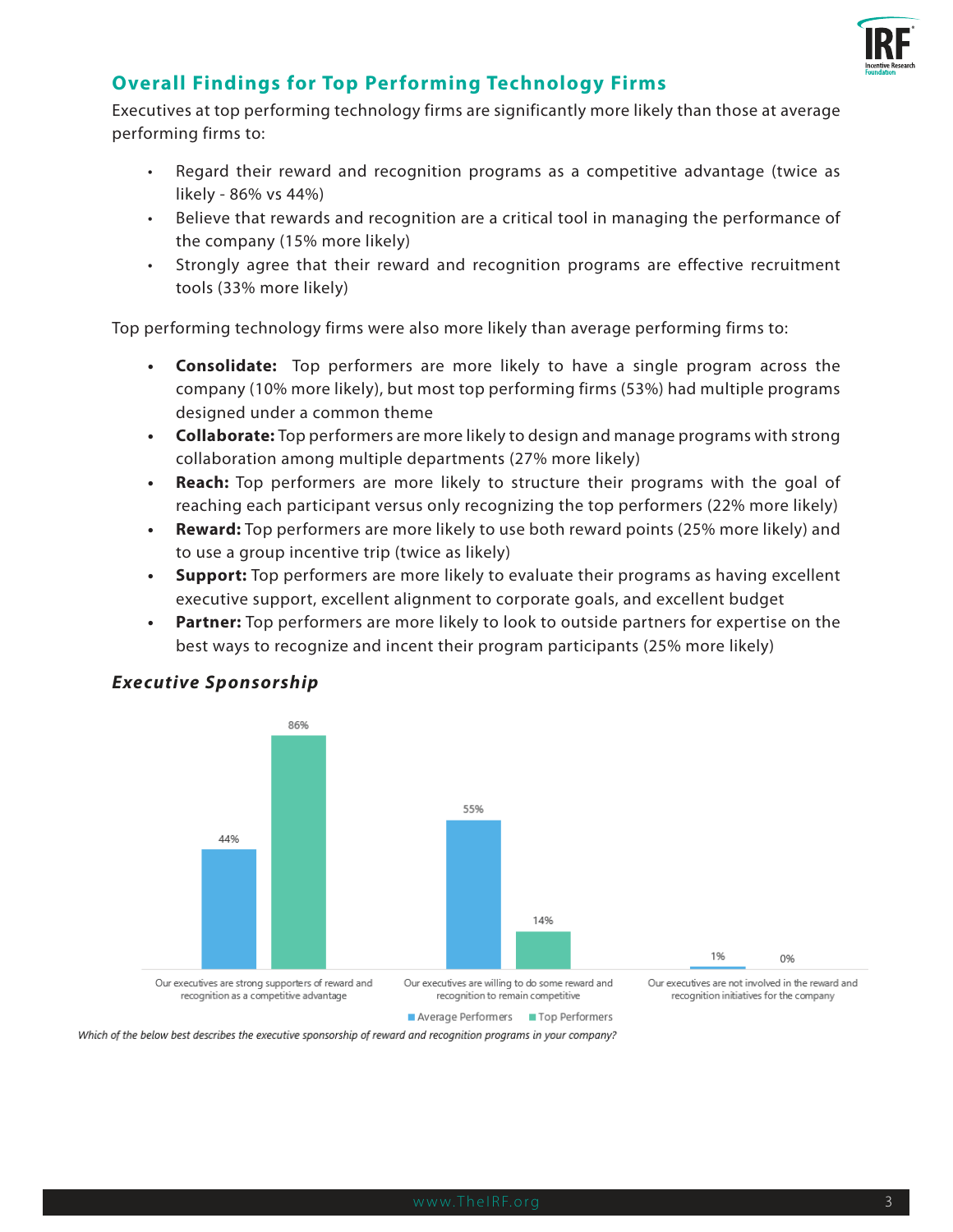



Which of the descriptions below best describes your programs?



Which of the options below best describes your company's approach when designing the rules for your programs?

# **Benchmarking Sales Incentive Programs at Top Performing Technology Firms**

On average, top performing technology firms reported the following benchmarks in award value for sales incentive and reward programs:

- **• Bottom-Up Budgeting:** Top performing technology firms calculate 6.7% of participant income as appropriate annual spend for rewards and recognition
- **• Merchandise, Gift Card, and Point Award Values:** Top performing technology firms award a value of \$4,292 on average to their top performers and \$2,685 to their average performers in award points, merchandise, and gift cards
- **• Incentive Trip Values:** The average award value is \$6,833 for their top performer incentive trip earners.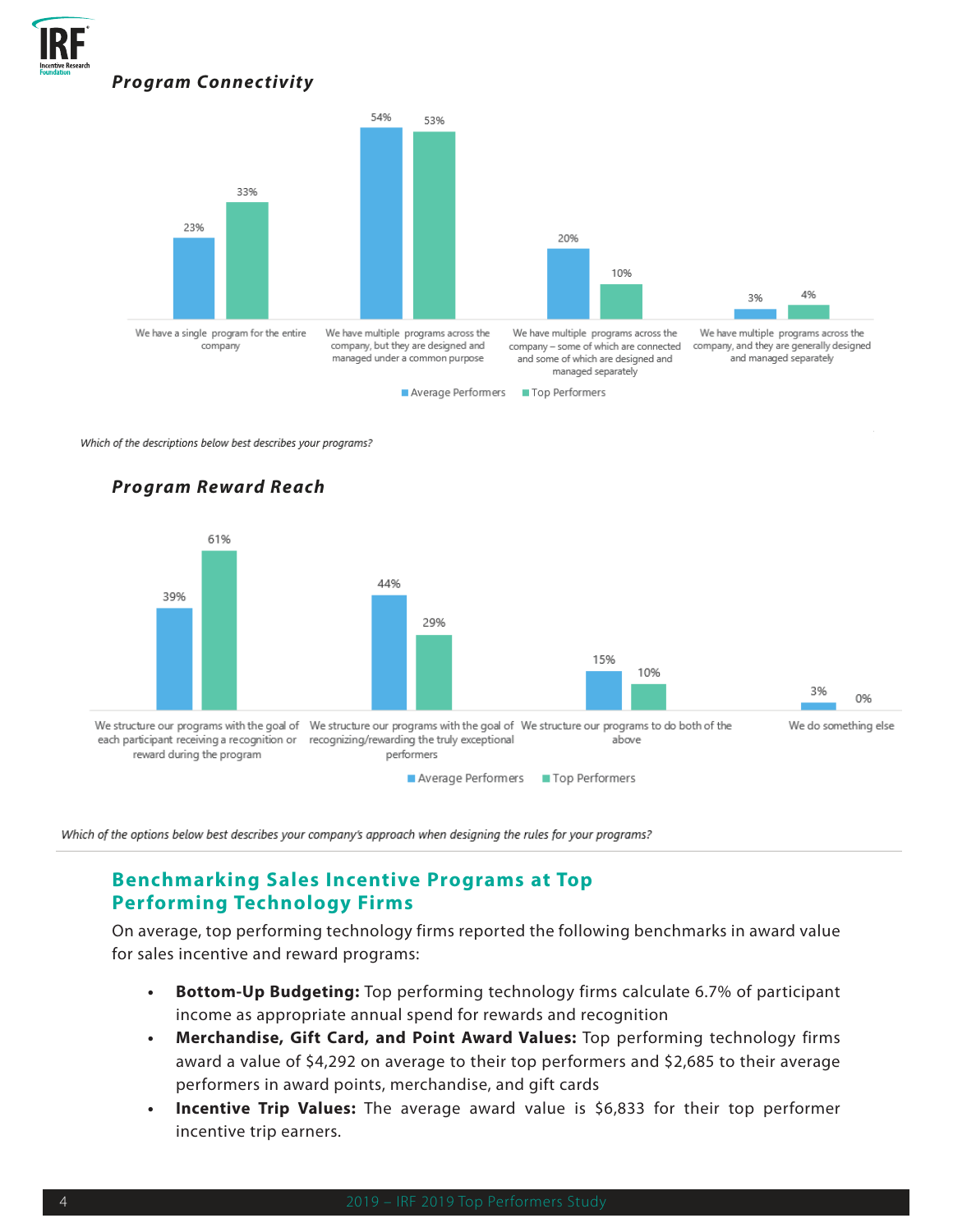

Sales incentive programs at top performing technology firms were more likely than those at average performing firms to have:

- **• Incentive Trips:** Sales incentive programs at top performing technology firms were more likely than those at average performing firms to offer a top performer sales award (20% more likely) and have that award include a group trip (23% more likely).
- **• Variable Number of Winners:** Sales incentive programs at top performing technology firms were more likely than those at average performing firms to award a variable versus fixed number of winners (13% more likely).
- **• Hit and Win:** Programs were more likely to have their awardees earn automatically on predefined goals, versus committee selection intervention (14% more likely). Their qualifications were also more likely to only include achieving 100% of the pre-defined goal to qualify for trip, versus requiring their sales people to exceed their goal. (9% more likely)
- **• Simple Rules:** Sales incentive programs at top performing technology firms were more likely than those at average performing firms to provide simple rules for their program. (19% more likely)
- **• Tiers:** Programs were more likely to have tiered reward programs, offering BOTH top performer travel awards and also including award points, gift cards, and merchandise for those salespeople who do not earn the trip. (20% more likely)
- **• Financial and Activity Metrics:** Sales incentive programs at top performing technology firms were more likely than those at average performing firms to use financial metrics as program qualifiers (21% more likely), but many also use activity metrics and/or customer relationship metrics.

#### *Top Per former Group Incentive Trips*





#### **Top Performer Award Includes Group Trip**



Does your non-cash sales incentive program include a Top Performer award? Does your Top Performer award include a group incentive trip?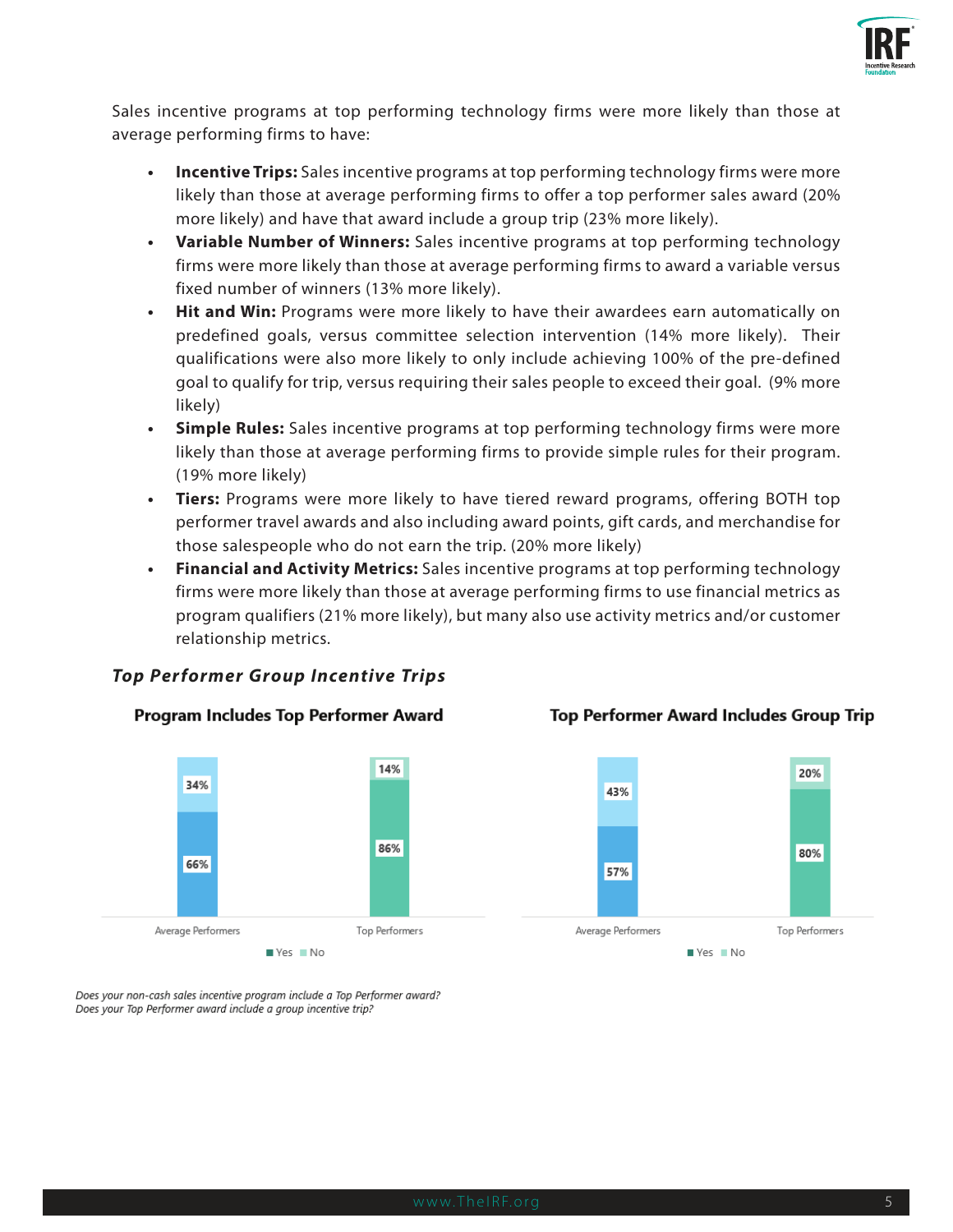

#### *Average & Top Dollar Values: Incentive Trips*



Using your best approximation, what are the AVERAGE and TOP reward values for your sales incentive trips?

# **Benchmarking Channel/Dealer Partner Incentive Programs at Top Performing Technology Firms**

Top performing technology firms on average reported several differences in their incentive travel benchmarks for their channel partner/dealer programs:

- Top performing technology firms had an award value of \$6,722 per person for their channel/dealer partner incentive trips
- Channel partner incentive programs at top performing technology firms had eight times as many incentive trip attendees as programs at average performing firms

Channel partner incentive programs for top performing technology firms were more likely than those at average performing firms to have:

- **• Fixed Winners:** Channel partner incentive programs at top performing technology firms were more likely than those at average performing firms to award a fixed number of winners (12% more likely)
- **• Top Performer Trips:** Channel partner incentive programs at top performing technology firms were more likely than those at average performing firms to use a top performer trip (93% of top performing technology firms)
- **• Tiered Structures:** Programs were more likely to have a tiered structure using award points, merchandise, and gift cards to maximize reach to participants who did not earn the top performer trip award (15% more likely)
- **• Hit and Win:** Program were more likely to ensure participants earner their incentive trip automatically based on achievement of goals, instead of having a selection process that involves a committee. (12% more likely)
- **• Simple Metrics:** Channel partner incentive programs at top performing technology firms were more likely than those at average performing firms to establish simple metrics for their incentive trip. (24% more likely)
- **• Tie to Product Sales:** Channel partner incentive programs at top performing technology firms were more likely than those at average performing firms to tie non-cash incentives to overall sales with a percentage of each product sold going to fund the program (14% more likely)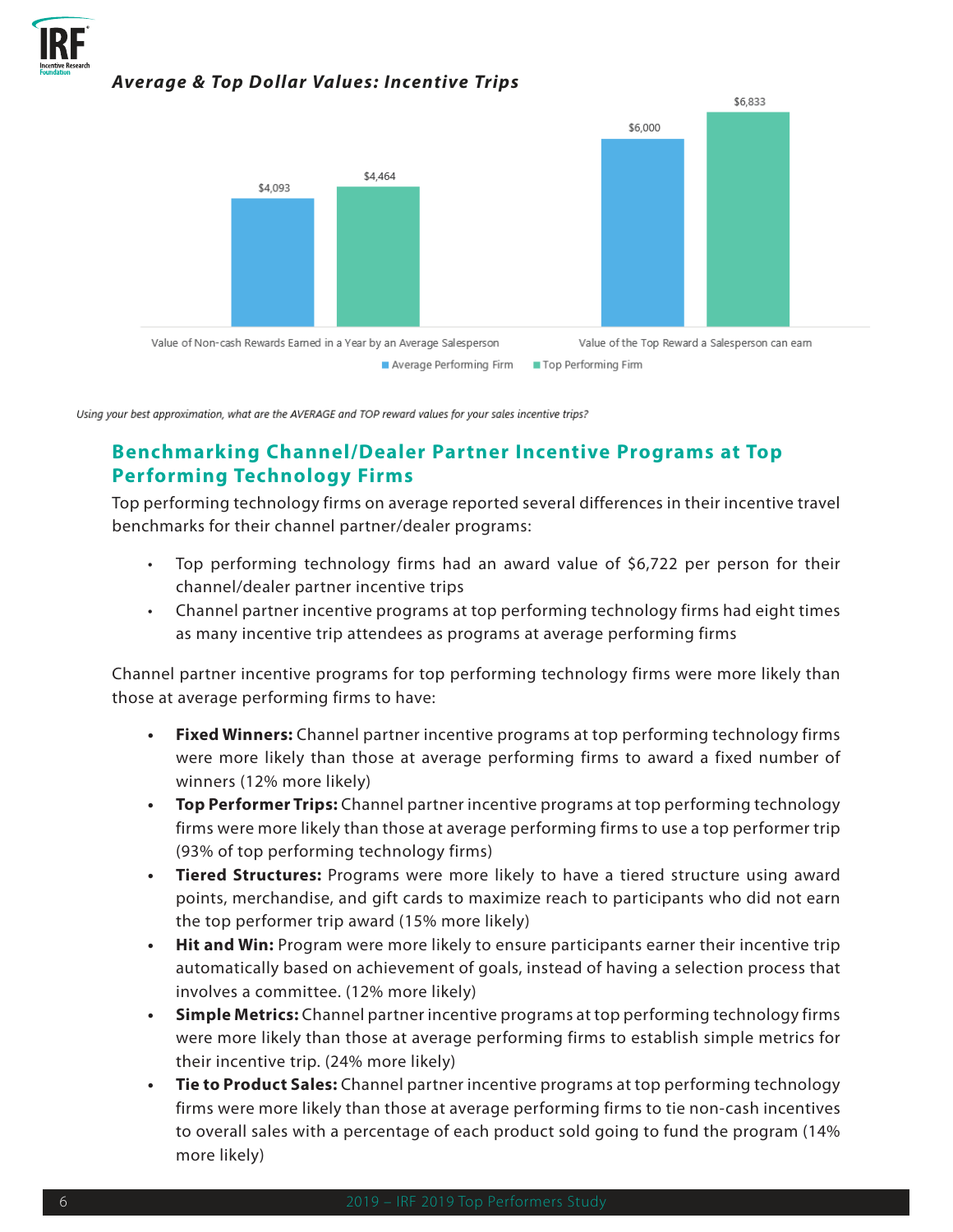

4

#### *Top Per former Group Incentive Trips*

#### Program Includes Top Performer Award





Does your non-cash sales incentive program include a Top Performer award? Does vour Top Performer award include a aroup incentive trip?

## *Limits on Number of Top Per former Trip Winners*



Is the number of Top Performer trip winners set in advance, or does it vary based on the performance of the channel?

# **Benchmarking Employee Reward & Recognition Programs at Top Performing Technology Companies**

- Employee reward and recognition programs for top performing technology firms are 16% more likely than those at average performing firms to use goal-based earning, with individualized goal targets.
- Top performing technology firms are 10% more likely than average firms to create "bottom up" budgets for incentives, calculating the appropriate investment as a percentage of the participant's income.
- Excluding incentive travel, top performing technology firms invest \$119 in non-cash rewards on an average per employee and \$451 per top performer.
- Top performing technology firms spend \$124 more on their top incentive travel rewards than average performing firms do.